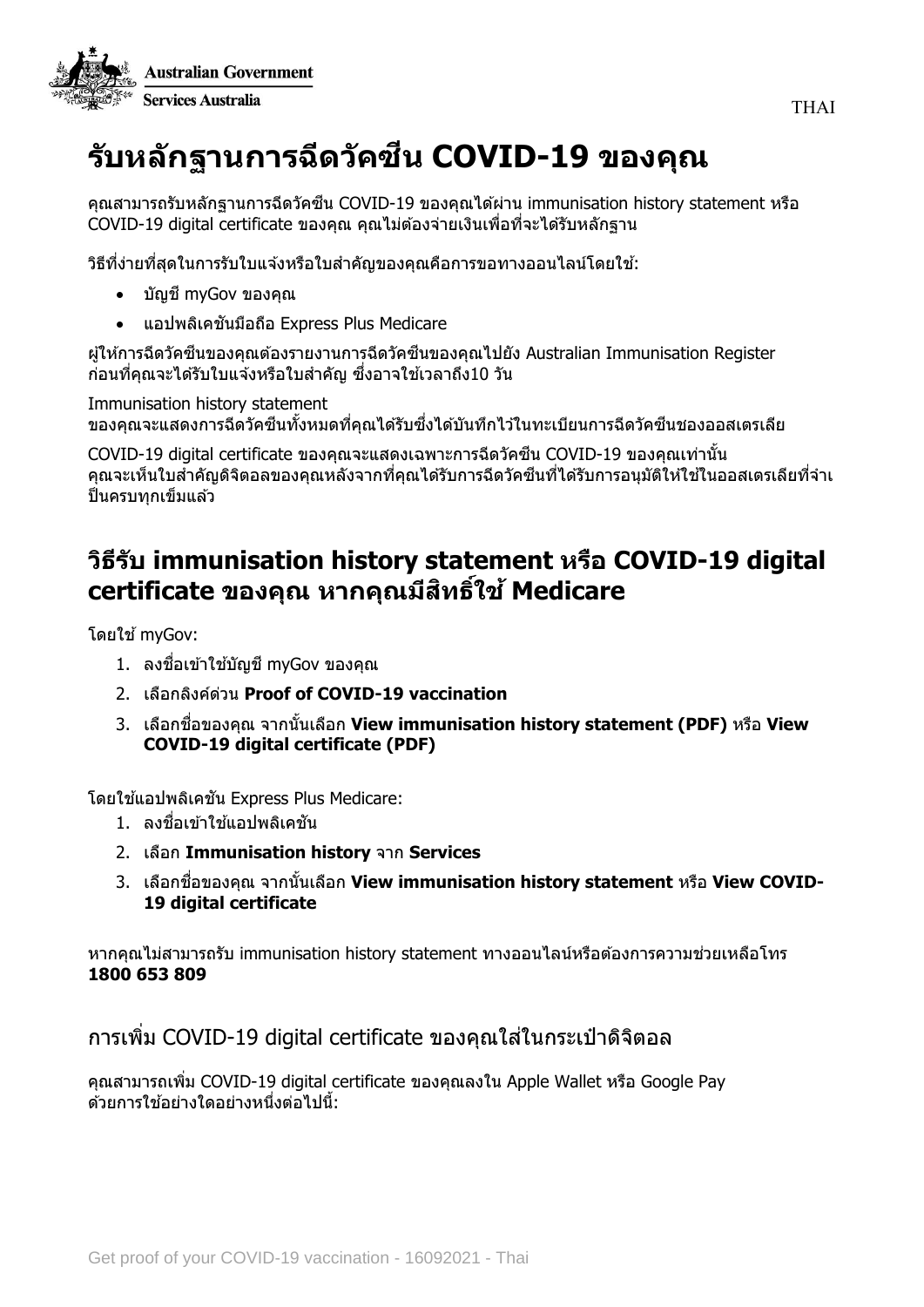- Express Plus Medicare mobile app
- บัญชี Medicare ออนไลน์ของคุณผ่าน myGov ด้วยการใช้บราวเซอร์บนอปุกรณ์ของคุณ

หากคณกำลังใช้ Express Plus Medicare mobile app:

- 1. เลือก **Immunisation history** จาก Services
- 2. เลือก**ชอื่** ของคุณ แล ้วเลือก **View COVID-19 digital certificate**
- 3. เลือก **Add to Apple Wallet** หรือ **Save to phone** ส าหรับ Google Pay

หากคณุกำลังใช่บัญชี Medicare ออนไลน์ของคุณทาง mvGov:

- 1. ลงชื่อเข้าบัญชี myGov ของคณุด้วยการใช้บราวเซอน์บนอปกรณ์ของคณ
- 2. เลือก **Medicare**
- 3. เลือก **View immunisation history** บนหัวขอ้ประวัตกิ ารฉีดวัคซนี
- 4. เลือก**ชอื่** ของคุณ
- 5. เลือก **Add to Apple Wallet** หรือ **Save to phone** ส าหรับGoogle Pay

หากคุณกำลังใช้อุปกรณ์ iOS คุณสามารถใช้บราวเซอร์ Safari หรือ Chrome ก็ได้ หากคุณกำลังใช้อุปกรณ์ Android คณต้องใช้บราวเซอร์ Chrome

#### หากคุณไม่มีบัญชี Medicare online

คุณต้องเชื่อมโยง Medicare กับบัญชี myGov ของคุณเพื่อสร้างบัญชี Medicare online

ลงชอื่ เขา้ใชห้ รอื สรา้งบญั ชีmyGov ที่ **my.gov.au**

ี จากนั้นคณสามารถเชื่อมโยง Medicare โดยวิธีใดวิธีหนึ่งต่อไปนี้:

- หมายเลขบัตรบัตร Medicare ของคุณและข ้อมูลจากประวัติ Medicare ของคุณ
- ้ รหัสเชื่อมโยงที่เรามอบให้คุณทางโทรศัพท์หรือที่ศูนย์บริการ

ี สำหรับความช่วยเหลือในการเชื่อมโยง Medicare เข้ากับ mvGov ไปที่ **servicesaustralia.gov.au/medicareguides**

## **วิธีรับ immunisation history statement หรือ COVID-19 digital certificate ของคุณทางออนไลน์หากคณุ ไมม่ สีทิ ธใิ์ช้Medicare**

คุณสามารถรับ immunisation history statement หรือ COVID-19 digital certificate ทางออนไลน์โดยใช้บริการ Individual Healthcare Identifiers (IHI) service ผ่าน บัญชี myGov ของคุณ

ิคุณต้องให้รายละเอียดจากเอกสารประจำตัวอย่างใดอย่างหนึ่งต่อไปนี้เพื่อยืนยันตัวตนของคุณ:

- $\,\circ\quad$  หนังสือเดินทางของคุณพร้อมวีซ่าออสเตรเลียที่ยังไม่หมดอายุ
- $\circ$  ใบขับขี่ออสเตรเลียของคณ

ู้ เมื่อเรายืนยันตัวตนของคุณแล้วเราจะใช้รายละเอียดของคุณเพื่อสร้าง IHI เราจะเชื่อมโยง IHI service ไปยังบัญชีmyGov จากนัน้ คณุ สามารถใช ้IHI service เพื่อดู immunisation history statement หรือ COVID-19 digital certificate:

- ี่ 1. ลงชื่อเข้าใช้บัญชี mvGov ของคุณ
- 2. เลือกลิงค์ด่วน **Proof of COVID-19 vaccination**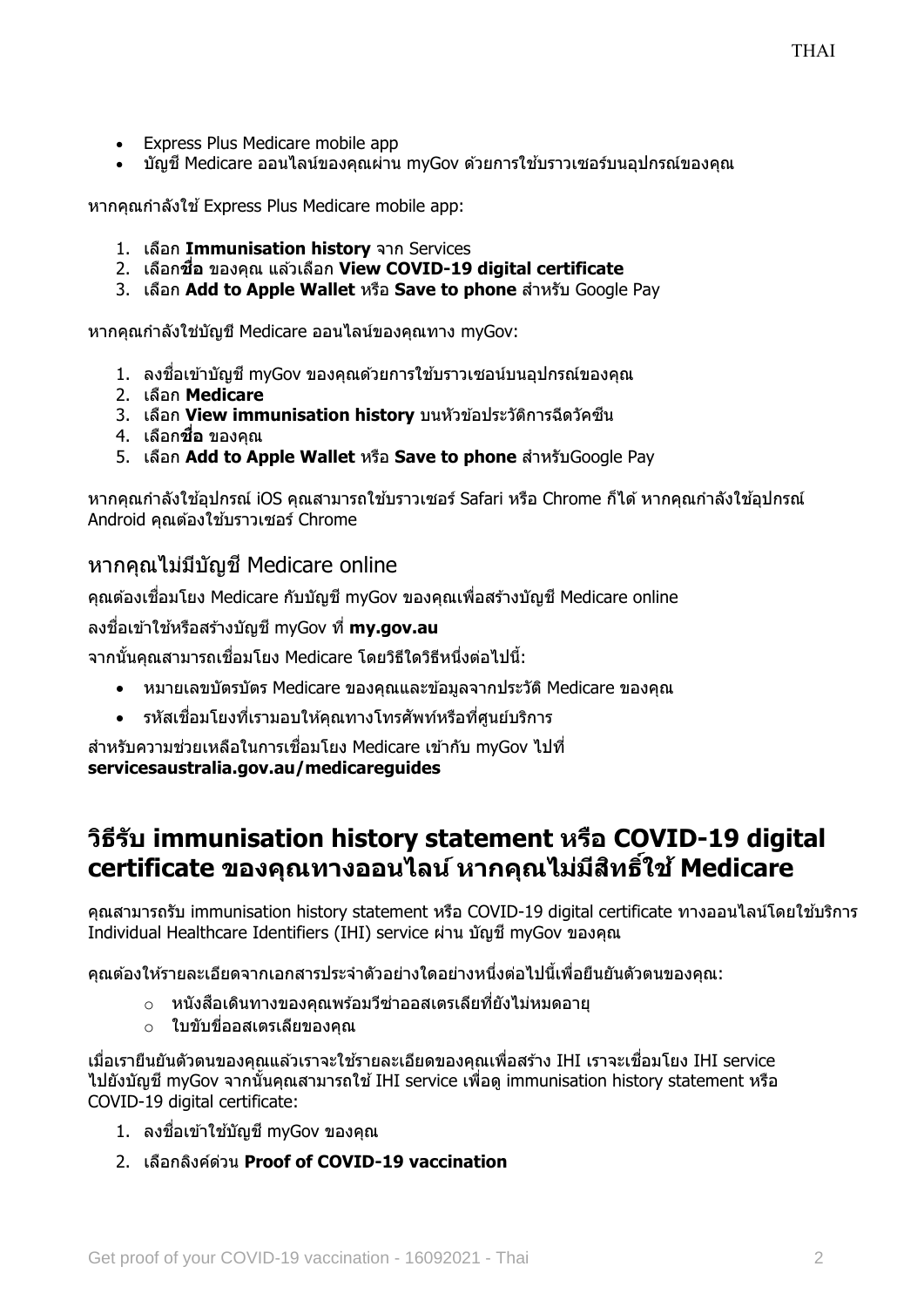3. เลอื กชอื่ ของคณุ จากนัน้ เลอื ก **View immunisation history statement (PDF)** หรือ **View COVID-19 digital certificate (PDF)**

คุณสามารถเพิ่ม COVID-19 digital certificate ของคุณลงในกระเป๋าดิจิตอลด้วยการใช้ IHI service ผ่าน myGov

็นอกจากนั้น คณยังสามารถรับสำเนาหลักฐานการฉีดวัคซีน COVID-19 ของคุณได้ผ่าน My Health Record

# **ส าหรบัขอ้ มลู เพมิ่ เตมิ**

- โทร Translating and Interpreting Service (TIS National) ที่หมายเลข 131 450 เพื่อพูดคุยกับเราในภาษาของคุณเกี่ยวกับบริการของ Medicare
- ึ **ปุ**ปที่ servicesaustralia.gov.au/covidvaccineproof สำหรับข้อมลเพิ่มเติมในภาษาอังกฤษ
- ไปที่ **[servicesaustralia.gov.au/yourlanguage](http://humanservices.gov.au/yourlanguage)** ทซี่ งึ่ คณุ สามารถอา่ น ี่ ฟังหรือดวิดีโอข้อมูลในภาษาของคุณได้
- ึ **ไ**ปที่ **australia.gov.au** สำหรับข้อมลอัปเดตและคำแนะนำล่าสดเกี่ยวกับ COVID-19
- เข้าไปที่ศนย์บริการ

หมายเหตุ: การโทรจากโทรศัพทบ์ า้นไปทหี่ มายเลข '13' จากทุกที่ในออสเตรเลียจะถูกเรียกเก็บเงินในอัตราคงที่ อัตราดังกล่าวอาจแตกต่างจากราคาค่าโทรในพื้นที่และอาจแตกต่างกันไปตามผู้ให้บริการโทรศัพท์ ึการโทรไปที่หมายเลขที่ขึ้นต้นด้วย '1800' จากโทรศัพท์บ้านของคุณไม่มีค่าบริการใด ๆ การโทรจากโทรศัพท์สาธารณะและโทรศัพท์มือถืออาจมีการจับเวลาและเรียกเก็บเงินในอัตราที่สูงขึ้น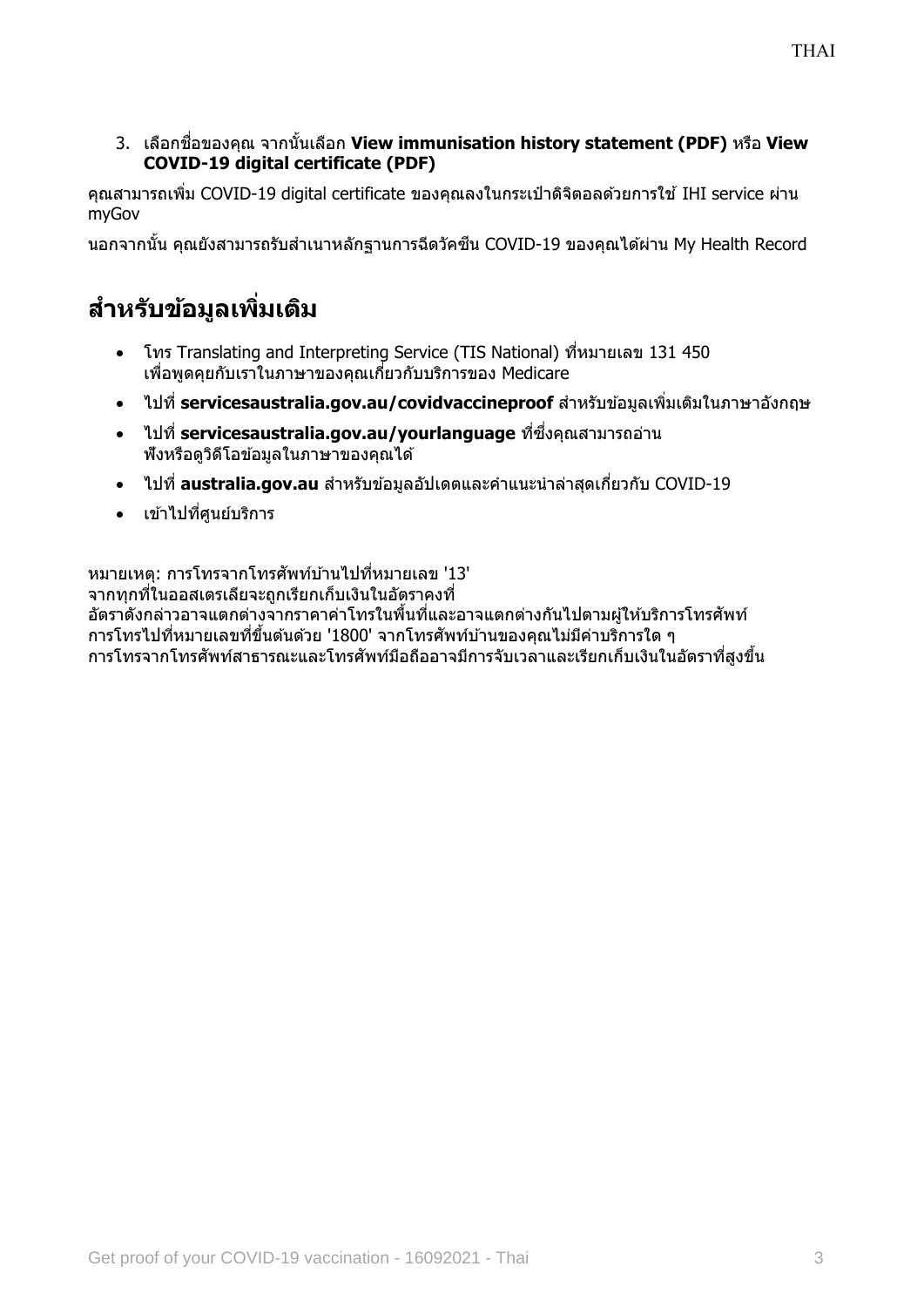



# **Get proof of your COVID-19 vaccination**

You can get proof of your COVID-19 vaccination status through your immunisation history statement or COVID-19 digital certificate. You do not have to pay to get this proof.

The easiest way to get your statement or certificate is online using either:

- vour myGov account
- the Express Plus Medicare mobile app.

Your vaccination provider needs to report your vaccinations to the Australian Immunisation Register before you can get your statement or certificate. This can take up to 10 days.

Your immunisation history statement shows all of the immunisations you have had that are recorded on the Australian Immunisation Register.

Your COVID-19 digital certificate only shows your COVID-19 vaccinations. You will be able to see your digital certificate after you have had all required doses of a vaccine that has been approved for use in Australia.

## **How to get your immunisation history statement or COVID-19 digital certificate if you are eligible for Medicare**

Using myGov:

- 1. Sign in to your myGov account.
- 2. Select the **Proof of COVID-19 vaccination** quick link.
- 3. Select your name, and then **View immunisation history statement (PDF) or View COVID-19 digital certificate (PDF)**.

Using the Express Plus Medicare mobile app:

- 1. Sign in to the app.
- 2. Select **Immunisation history** from **Services**.
- 3. Select your name, and then **View immunisation history statement or View COVID-19 digital certificate**.

If you cannot get your immunisation history statement online or need help, call **1800 653 809**.

#### Adding your COVID-19 digital certificate to a digital wallet

You can add your COVID-19 digital certificate to your Apple Wallet or Google Pay using either:

- the Express Plus Medicare mobile app
- your Medicare online account through myGov using a browser on your device.

If you are using the Express Plus Medicare mobile app:

- 1. Select **Immunisation history** from Services.
- 2. Select your **name**, then **View COVID-19 digital certificate**.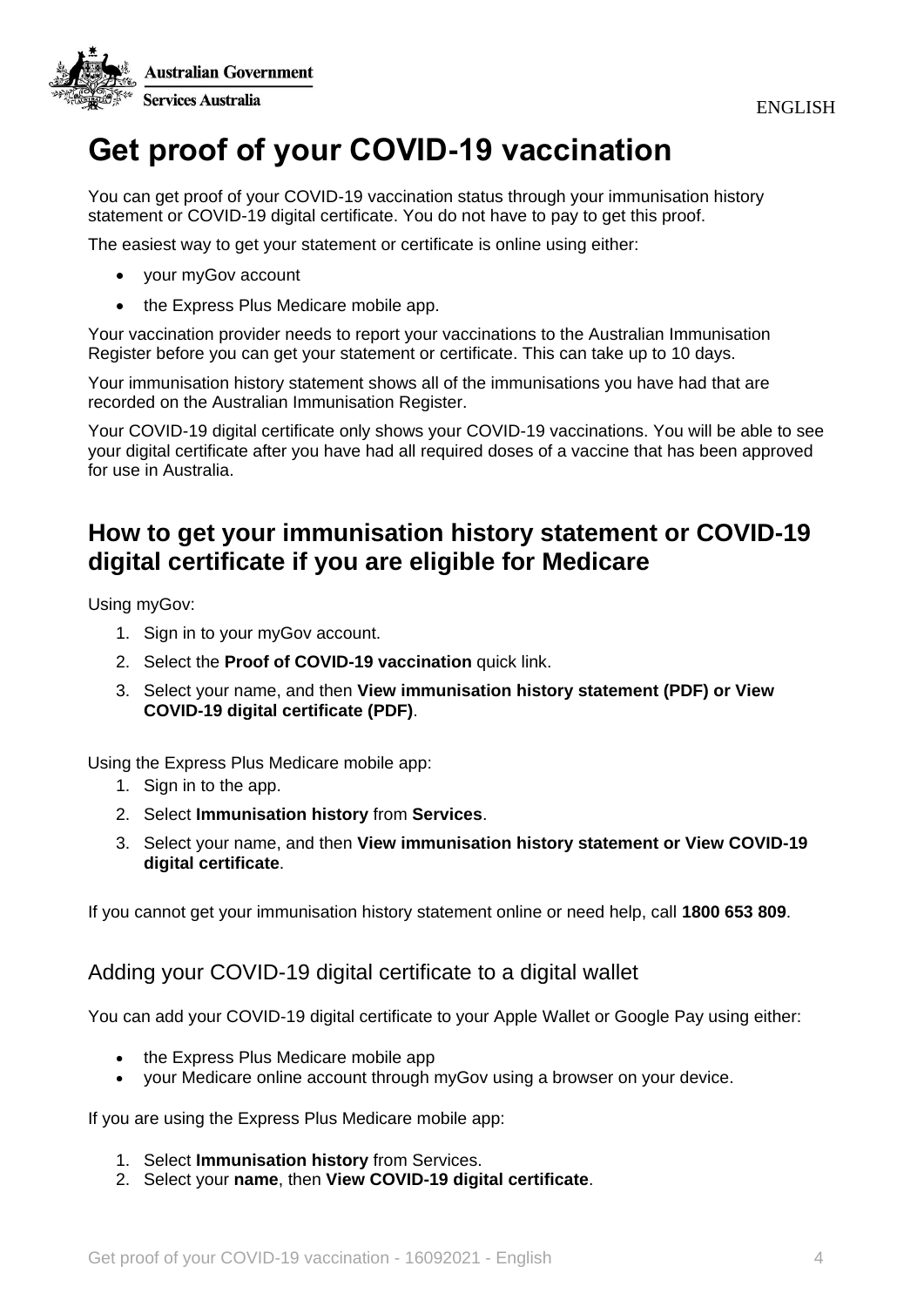#### 3. Select either **Add to Apple Wallet** or **Save to phone** for Google Pay.

If you are using your Medicare online account through myGov:

- 1. Sign in to your myGov account using a browser on your device.
- 2. Select **Medicare**.
- 3. Select **View immunisation history** on the Immunisation history tile.
- 4. Select your **name**.
- 5. Select either **Add to Apple Wallet** or **Save to phone** for Google Pay.

If you are using an iOS device, you can use the Safari or Chrome browsers. If you are using an Android device, you need to use the Chrome browser.

If you do not have a Medicare online account

You need to link Medicare to your myGov account to set up your Medicare online account.

Sign in to, or create, your myGov account at **my.gov.au**

You can then link Medicare using either:

- your Medicare card number and information from your Medicare history
- a linking code we have given you either over the phone or at a service centre.

For help linking Medicare to myGov, go to **servicesaustralia.gov.au/medicareguides**

### **How to get your immunisation history statement or COVID-19 digital certificate online if you are not eligible for Medicare**

You can get your immunisation history statement or COVID-19 digital certificate online using the Individual Healthcare Identifiers (IHI) service through your myGov account.

You need to give us details from one of the following identity documents to verify your identity:

- $\circ$  vour passport, with your valid Australian visa
- o your Australian driver licence.

Once we have verified your identity, we will use your details to create your IHI. We will also link the IHI service to your myGov account. Then you can use the IHI service to view your immunisation history statement or COVID-19 digital certificate:

- 1. Sign in to your myGov account.
- 2. Select the **Proof of COVID-19 vaccination** quick link.
- 3. Select your name, and then **View immunisation history statement (PDF) or View COVID-19 digital certificate (PDF)**.

You can add your COVID-19 digital certificate to a digital wallet using the IHI service through myGov.

You can also get a copy of your COVID-19 vaccination proof through My Health Record.